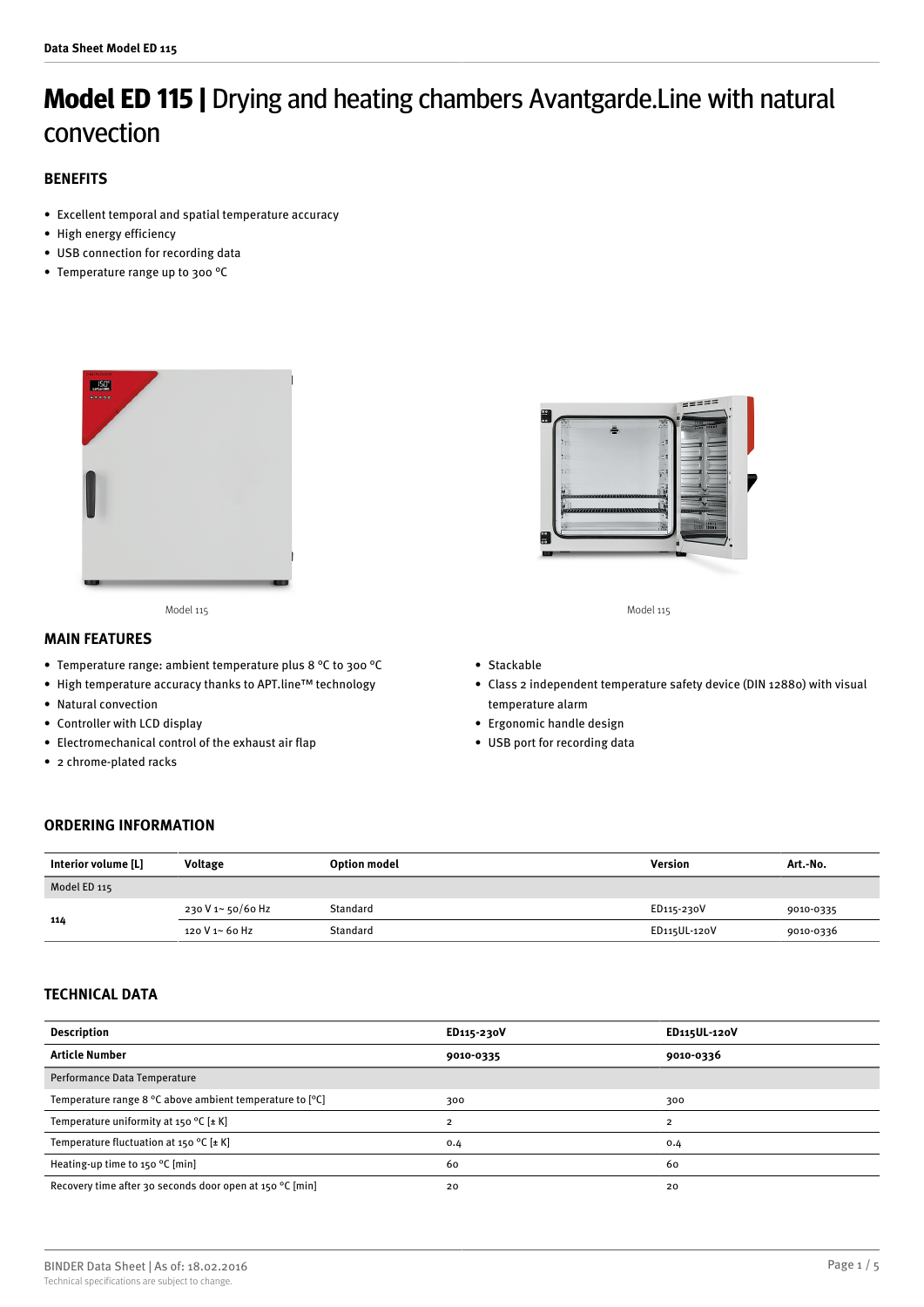#### **Data Sheet Model ED 115**

| <b>Description</b>                    | ED115-230V | ED115UL-120V |
|---------------------------------------|------------|--------------|
| <b>Article Number</b>                 | 9010-0335  | 9010-0336    |
| <b>Electrical data</b>                |            |              |
| Rated Voltage [V]                     | 230        | 120          |
| Power frequency [Hz]                  | 50/60      | 60           |
| Nominal power [kW]                    | 1.25       | 1.25         |
| Unit fuse [A]                         | 6.3        | 12.5         |
| Phase (Nominal voltage)               | $1~\sim$   | $1\sim$      |
| <b>Measures - Outer dimensions</b>    |            |              |
| Width net [mm]                        | 710        | 710          |
| Height net [mm]                       | 735        | 735          |
| Depth net [mm]                        | 605        | 605          |
| Wall clearance back [mm]              | 160        | 160          |
| Wall clearance sidewise [mm]          | 100        | 100          |
| Measures - Doors                      |            |              |
| Unit doors                            | 1          | $\mathbf{1}$ |
| <b>Measures - Internal Dimensions</b> |            |              |
| Width [mm]                            | 510        | 510          |
| Height [mm]                           | 530        | 530          |
| Depth [mm]                            | 425        | 425          |
| <b>Measures</b>                       |            |              |
| Interior volume [L]                   | 114        | 114          |
| Net weight of the unit (empty) [kg]   | 54         | 54           |
| Load per rack [kg]                    | 20         | 20           |
| Environment-specific data             |            |              |
| Energy consumption at 150 °C          | 250 Wh/h   | 250 Wh/h     |
|                                       |            |              |

# **OPTIONS AND ACCESSORIES**

| <b>Designation</b>                   | <b>Description</b>                                                    | $\star$                  | Art.-No.  |
|--------------------------------------|-----------------------------------------------------------------------|--------------------------|-----------|
| Access port with silicone<br>plug    | 10 mm, back                                                           | 01                       | 8012-0390 |
|                                      | 10 mm, left                                                           | 01                       | 8012-0388 |
|                                      | 10 mm, right                                                          | 01                       | 8012-0387 |
|                                      | 10 mm, top                                                            | 01                       | 8012-0386 |
|                                      | 30 mm, back                                                           | 01                       | 8012-0540 |
|                                      | 30 mm, left                                                           | 01                       | 8012-1018 |
|                                      | 30 mm, right                                                          | 01                       | 8012-1017 |
|                                      | 30 mm, top                                                            | 01                       | 8012-0539 |
|                                      | 50 mm, back                                                           | 01                       | 8012-0546 |
|                                      | 50 mm, left                                                           | 01                       | 8012-1022 |
|                                      | 50 mm, right                                                          | 01                       | 8012-1021 |
|                                      | 50 mm, top                                                            | 01                       | 8012-0545 |
|                                      | 100 mm, left                                                          | 01                       | 8012-1030 |
|                                      | 100 mm, right                                                         | 01                       | 8012-1031 |
|                                      | 100 mm, top                                                           | 01, 10                   | 8012-1029 |
| Calibration certificate,<br>expanded | each measurement at additional measuring point or testing temperature | $\overline{\phantom{a}}$ | 8012-0022 |

\* Notes › See last page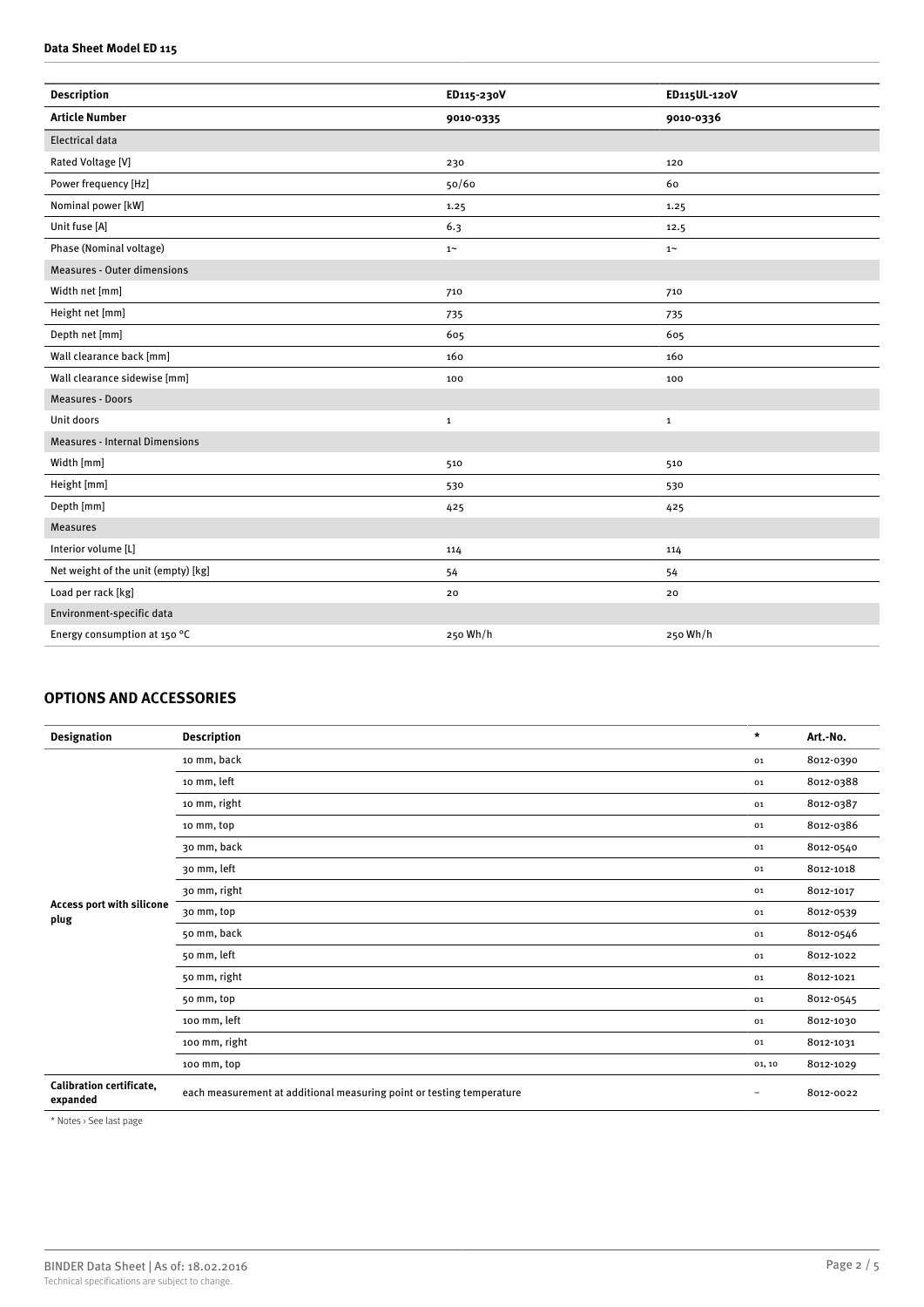| <b>Designation</b>                                    | <b>Description</b>                                                                                                     | $\star$                  | Art.-No.  |
|-------------------------------------------------------|------------------------------------------------------------------------------------------------------------------------|--------------------------|-----------|
|                                                       | for temperature, measurement in center of chamber at specified temperature                                             | $\equiv$                 | 8012-0030 |
| <b>Calibration certificate,</b>                       | temperature measurement incl. certificate and 27 measuring points at specified temperature                             | $\overline{a}$           | 8012-0921 |
| temperature                                           | temperature measurement incl. certificate, 15-18 measuring points at specified temperature                             | $\equiv$                 | 8012-0918 |
|                                                       | temperature measurement incl. certificate, 9 measuring points at specified temperature                                 | $\equiv$                 | 8012-0915 |
| Cart                                                  | stable cart, casters with locking brakes                                                                               | $\overline{\phantom{0}}$ | 9051-0018 |
| Class 3.1 independent<br>temperature safety<br>device | with visual alarm (DIN 12880)                                                                                          | 04, 12                   | 8012-0985 |
| Clock, battery-backed                                 | Real-time clock                                                                                                        | $\overline{a}$           | 8012-0981 |
| Data Logger Kit                                       | T 350: temperature logging from o °C to 350 °C                                                                         | 19                       | 8012-0714 |
| Data Logger Kit,<br>software                          | LOG ANALYZE software kit, configuration and evaluation software for all BINDER Data Logger Kits (incl. USB data cable) | 19                       | 8012-0821 |
| Door gasket                                           | made of FKM, silicone-free                                                                                             | 03                       | 8012-1009 |
| Door lock                                             | lockable door handle                                                                                                   |                          | 8012-1025 |
| <b>Ethernet interface</b>                             | for communication software                                                                                             |                          | 8012-0986 |
|                                                       | large                                                                                                                  |                          | 4022-0124 |
| Instrument tray                                       | small                                                                                                                  | $\overline{\phantom{0}}$ | 4022-0123 |
|                                                       | with 1x 15 W (not available in combiantion with interior socket)                                                       |                          |           |
| <b>Interior lighting</b>                              | 120 V option model                                                                                                     |                          | 8012-0971 |
|                                                       | 230 V option model                                                                                                     | $\overline{\phantom{0}}$ | 8012-0969 |
| <b>Measurement of air</b><br>exchange rate            | in accordance with ASTM D5374, definition and protocol according to ambient temperature                                |                          | 8012-0195 |
| <b>Overheating alarm</b>                              | audible, can be switched off, adjustable limit on the independent temperature safety device                            |                          | 8012-0979 |
| pH-neutral detergent                                  | concentrated, for gentle remove of residual contaminants; 1 kg                                                         | $\overline{a}$           | 1002-0016 |
| Rack                                                  | chrome plated                                                                                                          | $\rightarrow$            | 6004-0175 |
|                                                       | stainless steel                                                                                                        | ÷                        | 6004-0159 |
| <b>Rubber pads</b>                                    | set of 4 anti-slip feet, for safe stacking of unit                                                                     | 10                       | 8012-0001 |
| Shelf, perforated                                     | stainless steel                                                                                                        | ÷                        | 6004-0191 |
|                                                       | APT-COM™ communications software                                                                                       |                          |           |
|                                                       | version 2 to 3, GLP edition                                                                                            | 19                       | 9053-0016 |
| <b>Software</b>                                       | version 3, BASIC edition                                                                                               | 19                       | 9053-0014 |
|                                                       | version 3, GLP edition                                                                                                 | 19                       | 9053-0015 |
|                                                       | version 3, STANDARD edition                                                                                            | 19                       | 9053-0013 |
|                                                       | APT-COM™ communications software, price: for free                                                                      |                          |           |
|                                                       | version 3, GLP DEMO Edition                                                                                            | 19                       | 9053-0008 |
| <b>Viewing window</b>                                 | viewing window in door                                                                                                 | $\overline{\phantom{0}}$ | 8012-0975 |
|                                                       |                                                                                                                        |                          |           |

\* Notes › See last page

# **SERVICES**

| <b>Designation</b>               | <b>Description</b>                                                                       | $\star$           | Art.-No. |
|----------------------------------|------------------------------------------------------------------------------------------|-------------------|----------|
| Installation services            |                                                                                          |                   |          |
| Installation                     | and set up of unit at operating location, connect to existing connections                | 13, 18            | DL100100 |
| Instruction                      | unit function instructions for operation and programming of the controller               | 18                | DL100400 |
| Preventive maintenance           |                                                                                          |                   |          |
| Preventive maintenance           | Executive of equipment inspection according to maintenance plan                          | 14, 18            | DL200200 |
| <b>Calibration services</b>      |                                                                                          |                   |          |
| Calibration temperature          | including certificate, one measuring point in center of chamber at specified temperature | 14, 16, 17,<br>18 | DL300101 |
| Measurement of air exchange rate | including certificate (in accordance with ASTM D5374)                                    | 14, 16, 17,<br>18 | DL330000 |

\* Notes › See last page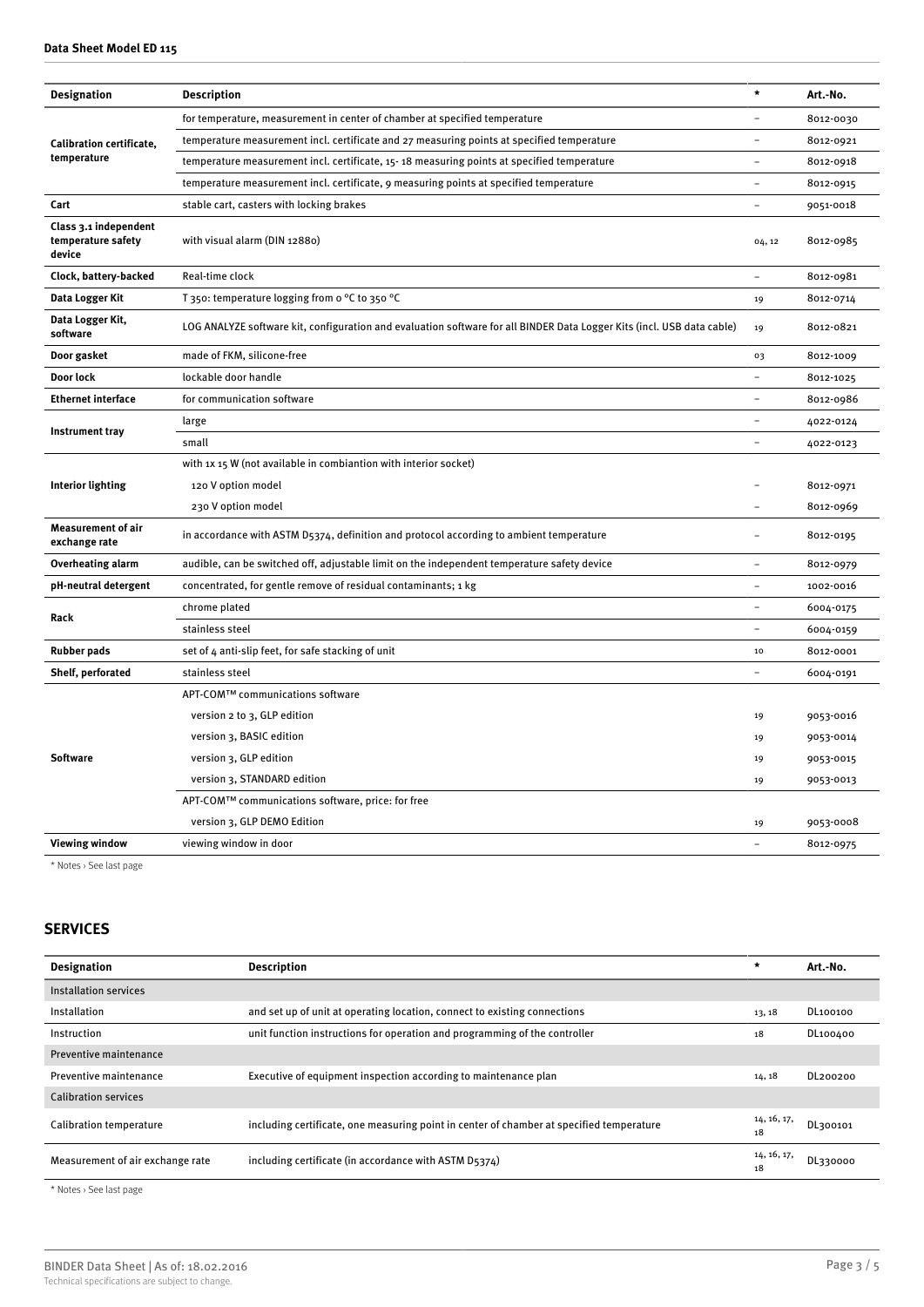#### **Data Sheet Model ED 115**

| <b>Designation</b>                             | <b>Description</b>                                                                                                                                             | $\star$           | Art.-No.  |
|------------------------------------------------|----------------------------------------------------------------------------------------------------------------------------------------------------------------|-------------------|-----------|
| Temperature measurement 18<br>measuring points | including certificate, 18 measuring points at specified temperature                                                                                            | 14, 16, 17,<br>18 | DL300118  |
| Temperature measurement 27<br>measuring points | including certificate, 27 measuring points at specified temperature                                                                                            | 14, 16, 17,<br>18 | DL300127  |
| Temperature measurement 9<br>measuring points  | including certificate, 9 measuring points at specified temperature                                                                                             | 14, 16, 17,<br>18 | DL300109  |
| <b>Validation services</b>                     |                                                                                                                                                                |                   |           |
| Execution of IQ/OQ                             | in accordance with qualification folder                                                                                                                        | 15, 18, 20        | DL400100  |
| Execution of IQ/OQ/PQ                          | in accordance with customer's requirement, price: on request                                                                                                   | 15, 18            | DL440500  |
| Qualification folder IQ/OQ                     | supporting documents for validation performed by customer, consisting of: IQ/OQ checklists, unit<br>schematics, QM certificate in accordance with ISO 9001     | 15, 18, 20        | 8012-0761 |
| Qualification folder IQ/OQ/PQ                  | supporting documents for validation performed by customer, in accordance with customer's<br>requirement, extension of Qualification folder IQ/OQ by chapter PQ | 15, 18            | 8012-0942 |
| <b>Warranty service</b>                        |                                                                                                                                                                |                   |           |
| Extension of the warranty from 2 to 3<br>years | beginning with the date of delivery, wearing parts are not included                                                                                            |                   | DL002041  |
| Extension of the warranty from 2 to 5<br>years | beginning with the date of delivery, wearing parts are not included                                                                                            |                   | DL002042  |

\* Notes › See last page